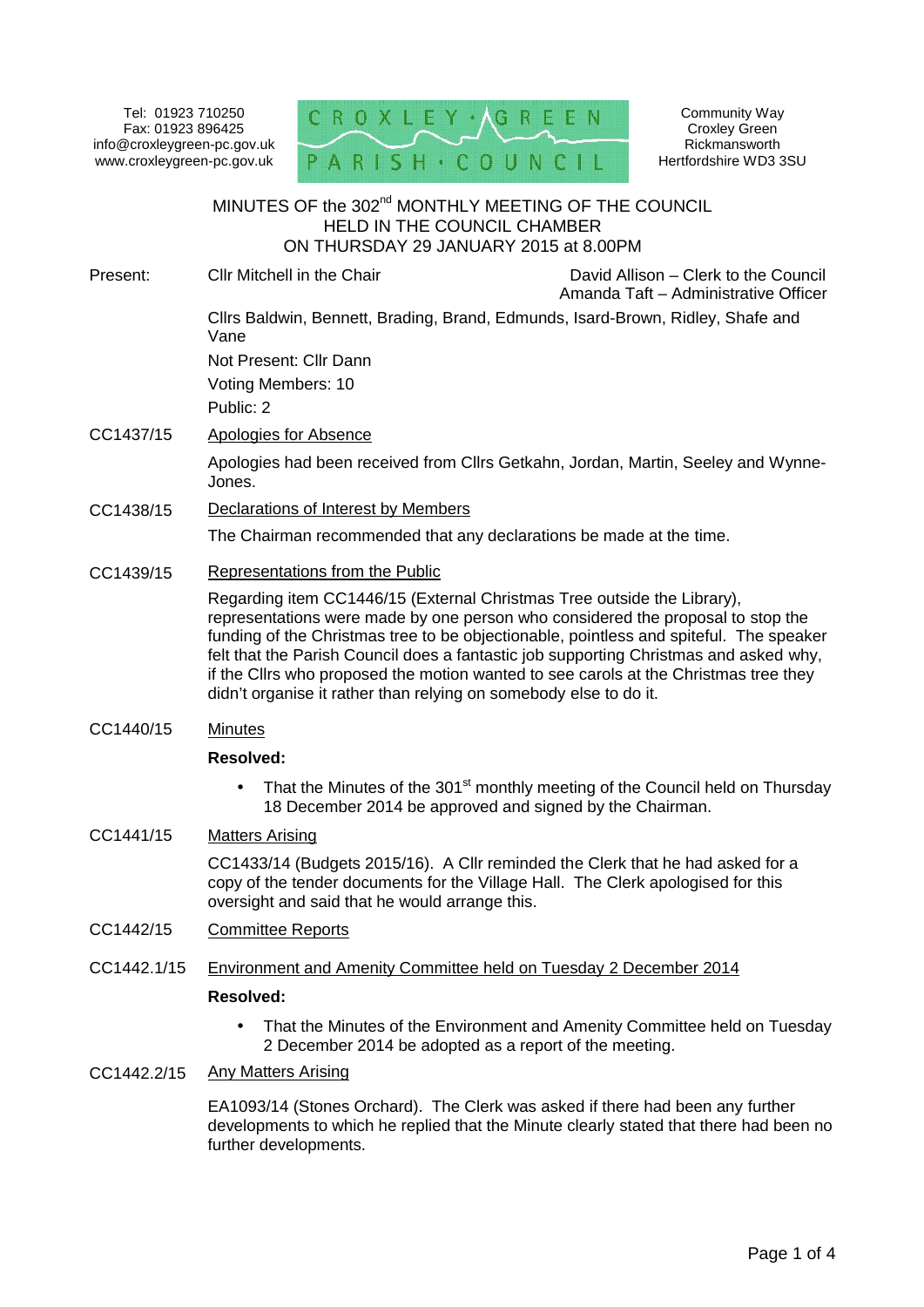CC1442.3/15 Planning and Development Committee held on Wednesday 3 December 2014 and Wednesday 17 December 2014

### **Resolved:**

- That the Minutes of the Planning and Development Committee held on Wednesday 3 December 2014 and Wednesday 17 December be adopted as report of the meetings.
- CC1442.4/15 Any matters arising

There were no matters arising.

CC1442.5/15 Finance and Administration Committee held on Thursday 11 December 2014

#### **Resolved:**

- That the Minutes of the Finance and Administration Committee held on Thursday 11 December 2014 be adopted as a report of the meeting.
- That the Confidential Minutes of the Finance and Administration Committee held on Thursday 11 December 2014 be adopted as a report of the meeting.

### CC1442.6/15 Any matters arising

FA1042/14 (Monthly Accounts – 4966/399 Neighbourhood Plan (CDF) (£1,500)). A Cllr stated that there was no breakdown for this amount. It was pointed out that if Cllrs would like further information about a particular invoice, they can come into the office and look at the invoices or request a copy from the Clerk. Another Cllr pointed out that the Clerk draws attention to anything out of the ordinary. The Chairman gave a brief update on the work of the architect in relation to the Neighbourhood Plan.

#### CC1443/15 Budget and Precept 2015/16

The Chairman introduced this item and the Clerk reminded those present that the budget of £286,632 and the precept of £273,174 had been unanimously agreed by all Cllrs at the December Council meeting. He added that this was a £2.57 increase per household for a Band D property which means an increase from £47.62 last year to £50.19 this year meaning a year on year increase of 5.43%.

A recorded vote was requested and Cllrs Baldwin, Bennett, Brading, Edmunds, Isard- Brown, Mitchell and Shafe voted for the proposal and Cllrs Brand, Ridley and Vane voted against the proposal. The motion was carried.

#### **Resolved:**

- That Council agree to a precept of £273,174
- That Council agree to a budget of £286,632

#### CC1444/15 Invoices Over £500

This item was introduced by the Chairman and Cllr Vane seconded Cllr Ridley's motion that Council agree that all invoices over £500 are issued to Cllrs as supporting papers with the Agenda and are also published on the website.

The Clerk advised that all invoices are available for public inspection adding that all expenditure over £1 is on the monthly schedule of accounts which is published on the website. Cllrs felt this proposal was wasteful of time and resources and they did not see the point of this proposal. Cllrs also felt that as the Internal and External Auditors have not suggested there is anything wrong with the way the Council manages its finances, they should be left to the Clerk and scrutinised by the Finance and Administration Committee. It was argued that there was no pre-issue of anything to be agreed upon at the Finance meeting but it was explained that if the monthly accounts were prepared earlier, they would be at least five days out of date and would not include invoices due for payment but received after the date of preparation.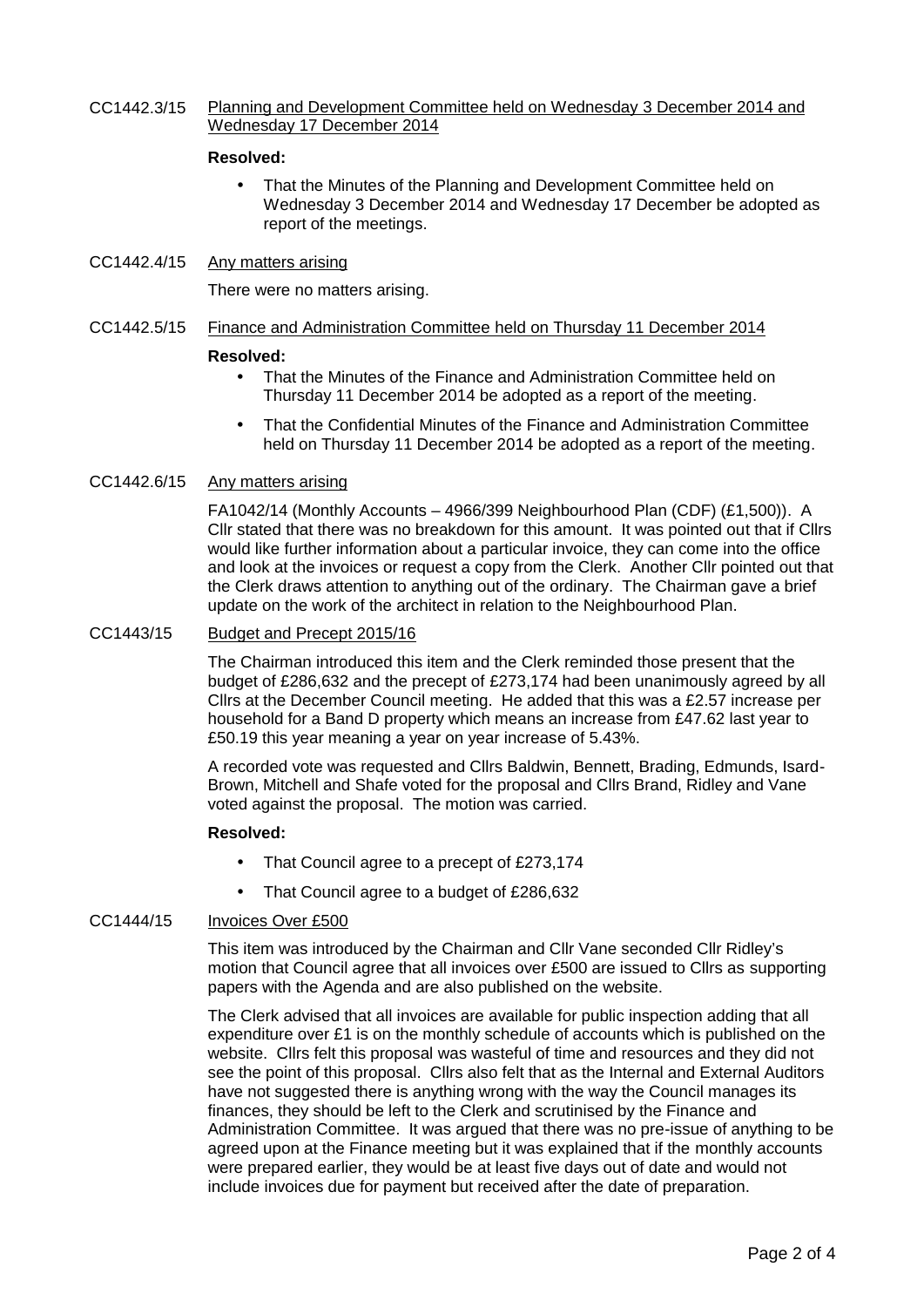A recorded vote was requested and Cllrs Bennett, Brading, Brand, Edmunds, Isard- Brown, Mitchell and Shafe voted against the proposal and Cllrs Ridley and Vane voted for the proposal while Cllr Baldwin abstained from voting. The motion failed.

#### **Resolved:**

 That Council agree that all invoices over £500 are issued to Croxley Green Parish Councillors as supporting papers and are attached to the relevant agenda and posted on the website in the supporting papers section was not agreed.

# CC1445/15 Submission of Motions or Proposals to Meetings

This item was introduced by the Chairman and Cllr Brand seconded Cllr Ridley's motion that Council agree to rescind the current policy of only allowing a Cllr two motions to be presented at any Council / Committee meeting after the April 2015 Council meeting and allow the incoming Council the right to determine their own policy.

Cllrs were reminded that this policy had been put in place because a certain Cllr had tried to put 39 agenda items on one Council agenda. In general, Cllrs felt that this paper was a complete waste of time and it was farcical to try and pre-guess what the next Council would like to do.

A recorded vote was requested and Cllrs Baldwin, Bennett, Brading, Edmunds, Isard- Brown, Mitchell, Shafe and Vane voted against the proposal and Cllrs Brand and Ridley voted for the proposal. The motion failed.

### **Resolved:**

 That Council agree to rescind the current policy of only allowing two motions to be presented at any Council / Committee meetings after the April 2015 Council meeting and allow the incoming Council the right to determine their own policy was not agreed.

# CC1446/15 External Christmas Tree Outside the Library

The Chairman introduced this item and it was considered that as the cost of the Christmas Tree was in the budget that Council had just agreed, this matter should not be discussed. However, it was also considered that whilst the budget had been agreed, the money does not have to be spent.

Cllr Brand stated that he was bringing this item to Council with a recommendation that Council do not finance a Christmas tree outside the library in future because for the second year, nobody has sung Christmas carols around it. He added that the cost for the one-off electricity supply installation was £2,916.20 yet he had spoken to local electricians who could have undertaken this work for £20.

The Clerk clarified that Cllr Bennett's original budget proposal for 2012-13 was for a joint venture with the Croxley Green Residents' Association. It was not until the end of November 2013 that the supply and installation of the electricity for the lights on the Christmas tree was completed. Therefore it was too late for any groups to sing around the tree and this year the Clerk had not been approached. He added that he found it incredibly frustrating as Cllrs Brand and Ridley could have organised the carol singing or they could have contacted the Clerk before Christmas rather than in January to complain after the event. A Cllr pointed out that it was unfortunate that carol singing around the tree had not been organised but all were equally responsible for this. The Clerk was asked if there had been any complaints and he replied that there had not. He added that dates have already been put in the diary for the lights to be switched on on Monday 30 November 2015 and carol singing around the tree will be coordinated by the office.

A heated exchange then took place between two Cllrs to which the Chairman & Clerk responded by calling for order.